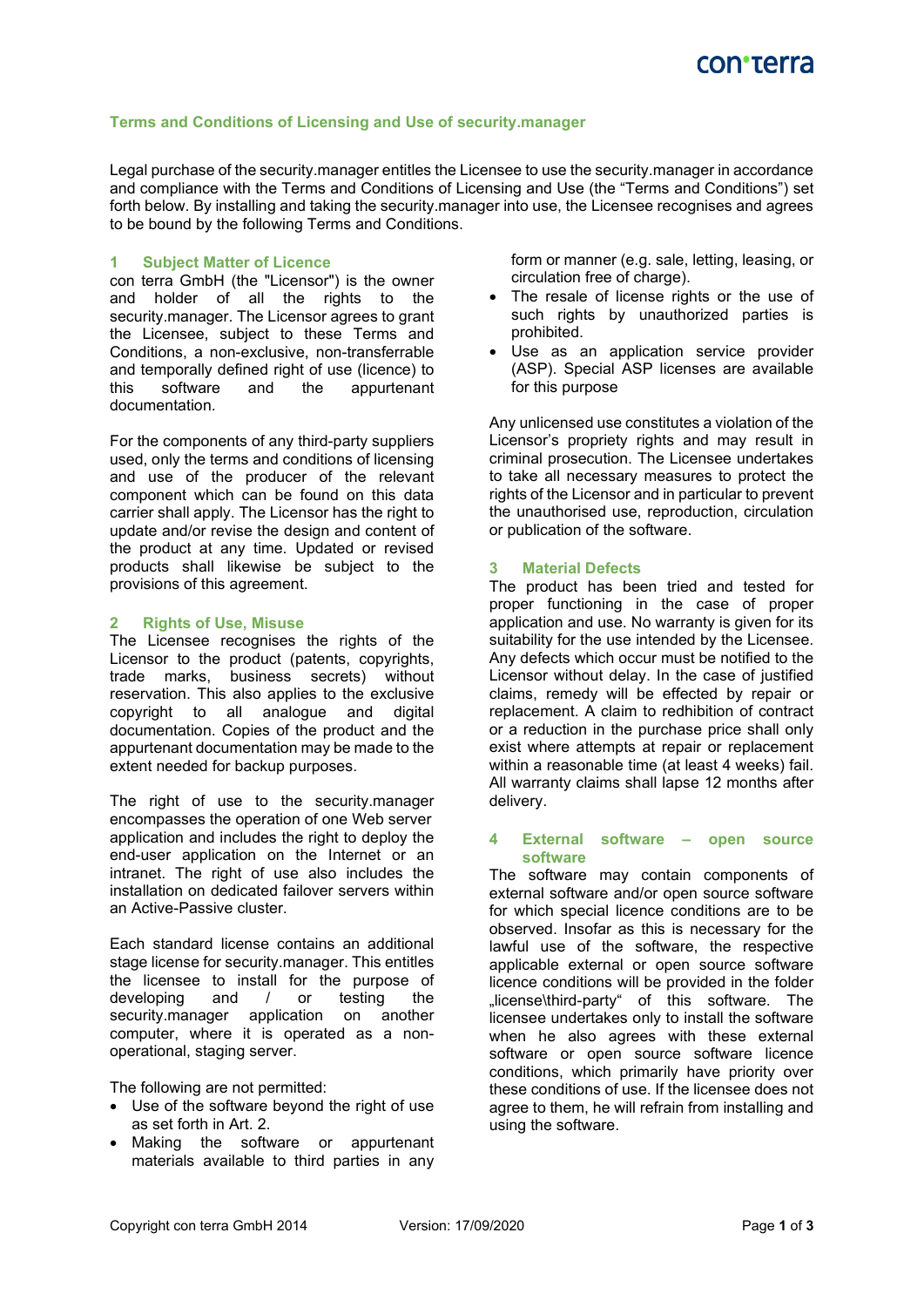## **5 Defects of Title**

If Licensee is subject to any demand or claim, or held liable by any third party on grounds of lack of original software or other intellectual property rights infringement arising from any parts of the security.manager, Licensee must inform Licensor accordingly without delay and consult and agree with Licensor on the future mode of proceeding. If so requested, Licensee will allow Licensor to take the lead in settling the matter with the third party, if need be also<br>through legal action. Licensor hereby through legal action. Licensor hereby indemnifies Licensee against all damages, costs and expenses arising from or incurred by reason of any actual or alleged infringement of intellectual property rights in consequence of the possession or use in accordance with these Terms and Conditions of any parts of the security.manager, subject to the following:

- Licensee shall promptly notify Licensor in writing of any infringement or alleged infringement of which Licensee has notice;
- Licensee must make no admissions without Licensor's prior written consent.

Without prejudice to any other remedies available to Licensee in law or under this agreement, if at any time an allegation of infringement of intellectual property rights is made in respect of any parts of the security.manager, or if such an allegation is likely to be made, Licensor may at its own expense, either:

- obtain a right for Licensee to continue using the infringing parts of the security.manager; or
- modify or replace the infringing parts of the security.manager so as to avoid the infringement, without detracting from the overall performance of the security.manager.

## **6 Limitation of Liability**

Die Licensor's liability for damages in case of negligence Fahrlässigkeit") of Licensor, its statutory representatives and Vicarious Agents shall be excluded, provided the liability does not concern any material contractual obligations (so called "Kardinalspflichten"), damages arising from injury to life, limb or health or from violation of a guarantee and as far as there are no claims under the Product Liability Act.

To the extent Licensor is liable in accordance with the provisions above, Licensor's liability shall be further limited as follows: Licensor shall not be liable for non-foreseeable damages which are not typical for Grant of Licenses and which are neither based upon a violation of a

guarantee, nor upon malicious or willful acts (or upon malicious or willful acts of Licensor's statutory representatives or its Vicarious Agents), nor are caused by injury to life, limb or health, nor are damages to be compensated in accordance with the Product Liability Act.

# **7 Term of Validity**

The right of use shall come into force on payment of the licence fee to the Licensor.

- a) When buying the software the licence is granted for an indefinite term. If the right of use is no longer exercised by the Licensee or is revoked, the Licensee has a duty to destroy all product software, together with documentation, which is in his/her possession or to return the same at his/her expense to the Licensor. The Licensee has a duty to protect the proprietary rights of the Licensor even beyond the period of use.
- b) The term of use shall be limited to one treaty year, beginning from the 1st calendar day of the month following the delivery of the software. The term of use shall be extended automatically for one further treaty year, unless notice of termination is given in writing by the licensee or the licensor three months prior to the expiration of the treaty year.

This shall not affect the right of extraordinary termination (without notice). The term of use shall end through termination by the licensor if, among other things, the licensee, (i) after a second reminder does not settle the yearly license fee, (ii) uses the software in an inadmissible manner or infringes the copyright or right of use, or (iii) a court order for the opening of insolvency proceedings concerning licensee's assets is filed. At the end of the term of use, the licensee shall be obligated to return to the licensor all original data media and to uninstall/delete or irrecoverably destroy all copies of the software, including the documentation. The licensor may demand the receipt of a written confirmation of such<br>uninstallation/deletion and irrecoverable uninstallation/deletion and irrecoverable destruction.

# **8 Final Provisions**

Amendments or additions to these Terms and Conditions shall only be valid if made in writing. Should any of the provisions of these Terms and Conditions be or become invalid, this shall not affect the validity of the other provisions. Any invalid provision shall be replaced by a valid provision whose effect enables the economic purpose intended by these Terms and Conditions to be fulfilled. This Agreement shall